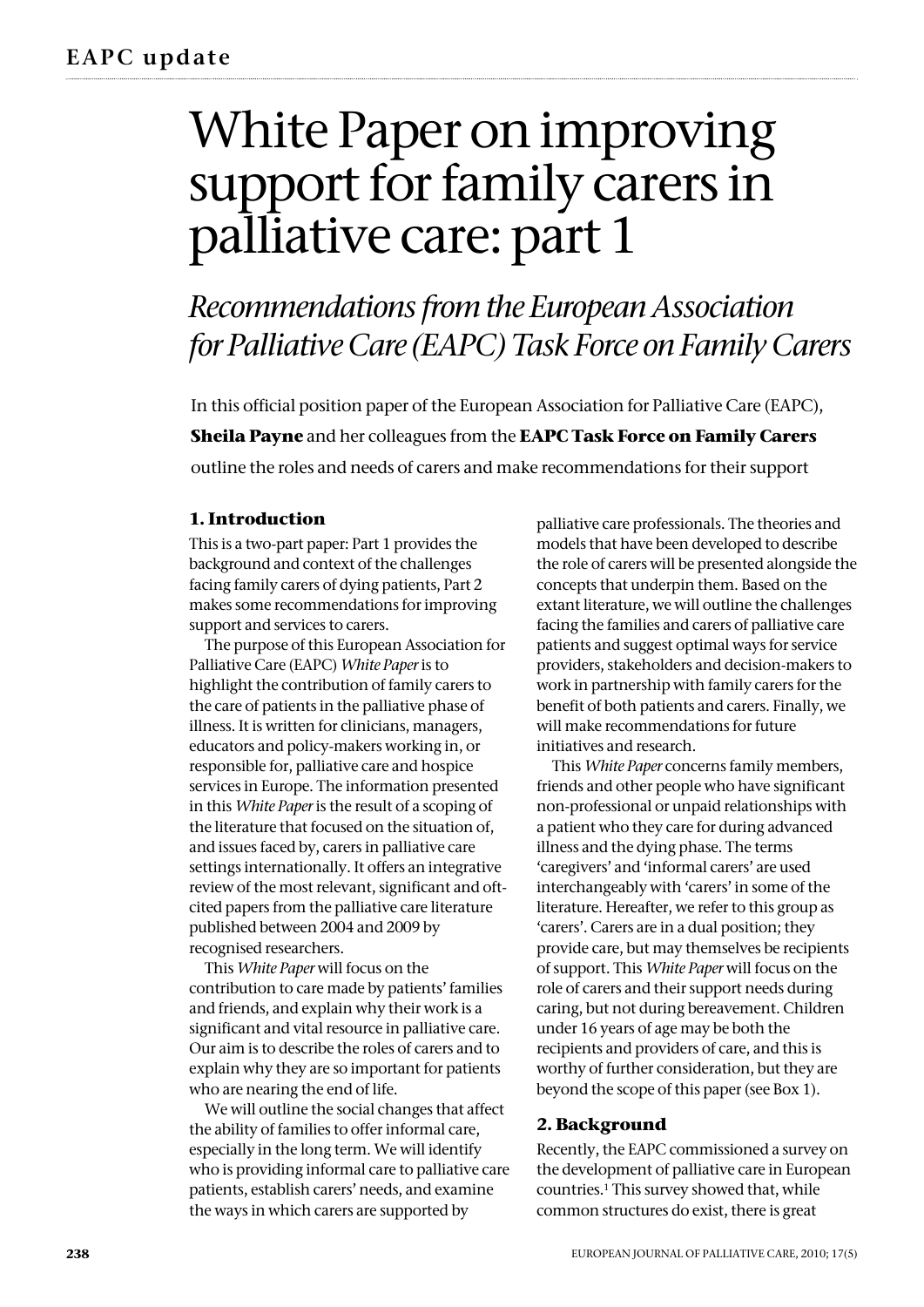diversity in the structure of service provision and care delivery across the different countries and regions in Europe. It was found that these differences are partly related to different understandings of the underlying concepts and terms used in palliative care.

#### *Definitions ofterms*

In Europe, as in the rest of the world, the lack of a common terminology has hampered the development of international standards in palliative care. Across Europe, commonly used terms include 'hospice', 'hospice care', 'continuing care', 'end-of-life care', 'thanatology', 'comfort care', 'palliative medicine' and 'supportive care'. 2,3 To accommodate the scope of languages and cultures within Europe, the EAPC uses the following working definition of palliative care and hospice care: 4

*'Palliative care is the active, total care of the patients whose disease is not responsive to curative treatment. Control of pain, of other symptoms, and of social, psychological and spiritual problems is paramount. Palliative care is interdisciplinary in its approach and encompasses the patient, the family and the community in its scope. In a sense, palliative care is to offer the most basic concept of care – that of providing for the needs of the patient wherever he or she is cared for, either at home or in the hospital. Palliative care affirms life and regards dying as a normal process; it neither hastens nor postpones death. It sets out to preserve the best possible quality of life until death.'*

In an effort to improve understanding, an EAPC Delphi procedure was recently conducted to develop standards and norms as an aid to reaching agreement on quality goals to improve palliative care across European countries and regions. 3,5 Despite the acknowledged differences between national approaches, a series of common values and principles can be identified. What is of particular relevance for this paper is that, as in the above definition, it is widely recognised that, during the palliative care phase and after death, palliative care teams should provide care and support to families and carers as well as to patients.

There are a number of definitions of carers, including some that focus on 'hands-on' care provision, but the one used in this paper encompasses a more inclusive and extended

## Box 1. Scope of the EAPC *White Paper* on improving support for family carers in palliative care

- This *White Paper* focuses on care provided by children over 16 years of age to adults who are in the palliative phase
- It covers care provided in a range of settings, including the home, hospital, care home (nursing home) for older people and hospice
- It covers care provided by people who have family and social links with patients, including children over 16 years of age and friends

role. We have adopted the definition used in the UK by the National Institute for Health and Clinical Excellence (NICE), which is as follows: 6

*'Carers, who may or may not be family members, are lay people in a close supportive role who share in the illness experience of the patient and who undertake vital care work and emotion management.'*

The definition of family is contested and changes over time. We have adopted the following one, again drawn from NICE. 6

*'A broad definition of "family" is used, including those related through committed heterosexual or same sex partnerships, birth and adoption, and others who have strong emotional and social bonds with a patient.'* This definition of family includes not only formalised relationships, but also those that are self-defined or patient-defined as significant.

Health- and social care professionals may not recognise that family caring is largely hidden work that is often taken for granted, yet crucially important if dying people are to receive good care and eventually achieve 'a good death'. The sustainability of keeping terminally ill patients at home depends on how close their family relationships are and how willing and able families are to provide care.<sup>7,8</sup>

While acknowledging that carers are not a homogeneous group, there is agreement that they should be supported in their role and helped to prepare for the loss of the patient before death, in addition to being offered bereavement support afterwards.

The situation is made more complex because carers' needs may be different from, and sometimes even incompatible with, patients' needs. This can be challenging for healthcare professionals, who have to discern whose needs should take priority. 9

In Europe, there are an estimated 100 million carers whose contribution to care often exceeds the financial expenditures of their countries on formal nursing services – although it is difficult to calculate exactly how many people are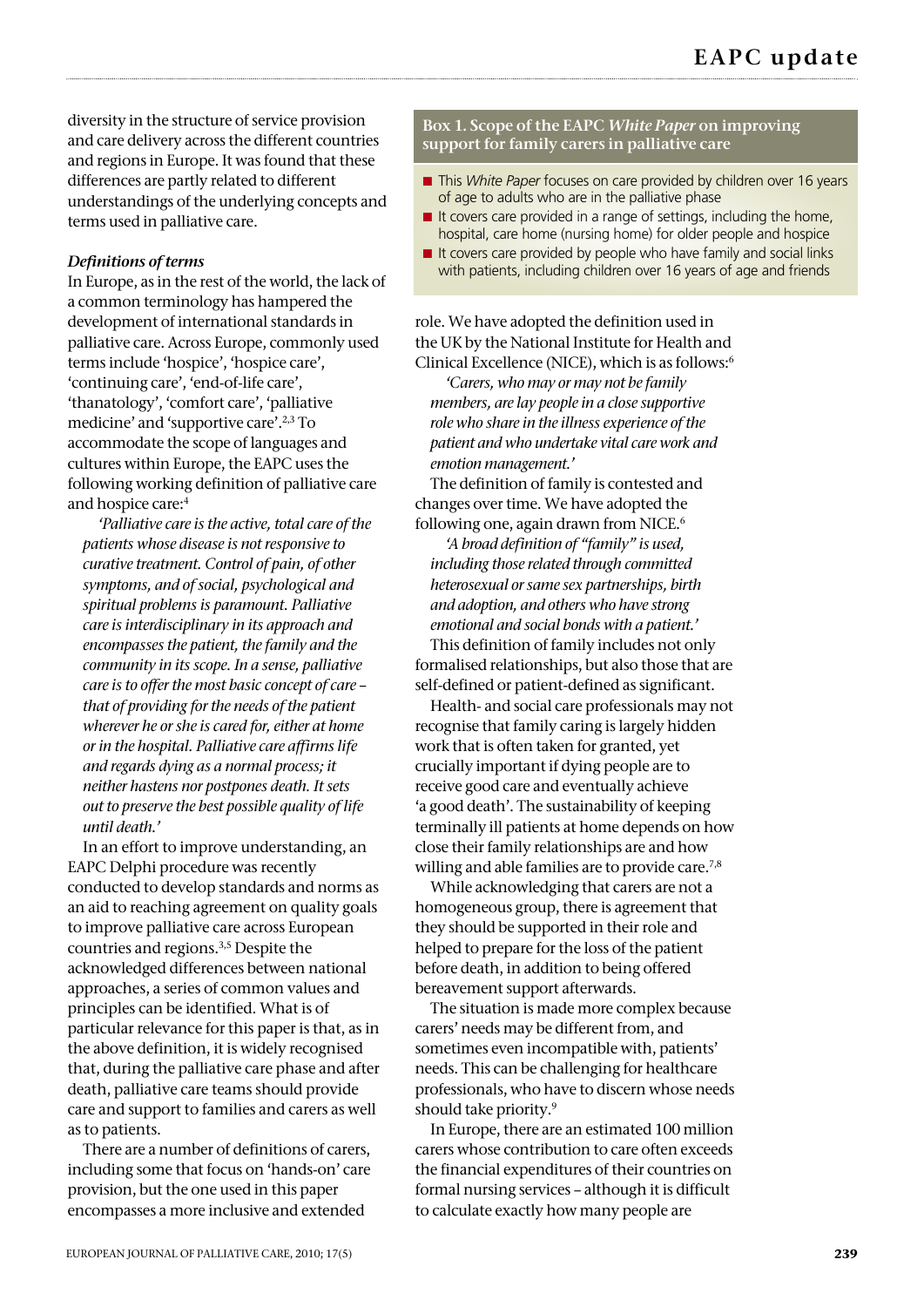engaged in caring for a person nearthe end of life. <sup>10</sup> Despite the important work that carers contribute in palliative care settings, there is increasing evidence that they are often unprepared forthe many demands they might face and experience considerable physical, psychological, social and financial challenges. 9

#### *Role ambiguity*

Supporting carers is not straightforward because carers occupy an ambiguous role; they may be both providers and receivers of services, and many carers do not define themselves as carers. For many, particularly women, caring is an inevitable part of life and something that is simply expected from them. Caring for a family member may be seen as a natural element of family relationships. It can give satisfaction and be an expression of altruism, duty and kinship obligation.

**It is likely that, in the future, there will be fewer carers, yet more people dying who have complex care needs**

In developed countries, many carers will be older people. <sup>11</sup> While caring can be rewarding, it is also demanding, particularly if the ill person is approaching the end of their life. These demands can be physical, psychological, social and financial. <sup>12</sup> In the palliative care context, the needs of carers can exceed those of patients. <sup>7</sup> Ideally, in palliative care settings, healthcare professionals, social care professionals and carers work in partnership to plan care for the patient and manage their illness, yet it is important that the support needs of the carers are also addressed by the palliative care team.

#### **3. Caring in context**

There have been significant social, economic and demographic changes in Europe during the past 35 years. These changes have affected all aspects of social life and, therefore, have also had a heavy impact on health- and social care. As a consequence, it is likely that, in future, there will be fewer carers, yet more people dying who have complex care needs. <sup>13</sup> This will have implications for maintaining high standards of care across the range of settings in which caring occurs. It is likely that, in future, carers will face increasing role conflicts and increasing care burdens.

#### *Family and households*

During the last quarter of the 20th century, trends in family and household composition became less predictable, as established family patterns began to change. <sup>14</sup> In many developed countries, family size has declined to one or two children per partnership following falls in the birth rate and, in the UK, approximately 10% of women remain childless. <sup>15</sup> In many European Union (EU) countries, rapidly rising divorce rates, with more than one million divorces annually, have led to more complex family structures, including remarriages, singleparent households, cohabiting couples and stepfamilies. <sup>16</sup> It cannot be assumed that, following changed family constellations, family members such as ex-partners and stepchildren will provide care. Changing and complex family relationships and family reconfigurations can leave older people, particularly men, living alone. This means that care provision at home may not be possible.

#### *Employment*

Families are also affected by the shifting requirements of a global economy. Changes in the employed workforce, and varying patterns of employment, have seen increasing numbers of women employed outside the home, leaving fewer people available to undertake a full-time caring role. The demand for a geographically mobile workforce has led to higher levels of migration between, and to, European countries, resulting in household disruptions and changed family constellations. <sup>14</sup> For example, in many Eastern European countries, high levels of economic migrationamong younger people leave older family members without practical support towards the end of life.<sup>17</sup> The EU is currently concerned about increasing its workforce; EU policies and current economic pressures mean that more women have paid jobs, and people work longer hours and for more years before retirement, than in the past.

The impact of these developments is that fewer people are likely to be available to provide unpaid care at home. These changes in the employment sector are likely to increase the tensions between work and caring responsibilities.<sup>10</sup> While caring for people near the end of life is a time-limited activity associated with multiple progressive losses for all involved, it may entail focusing solely on the patient for the duration of their illness, knowing that this is a temporary situation because the patient will eventually die.<sup>8</sup> Consequently, family carers may stop paid work, or reduce working hours, to care for their relatives. A study suggests that the economic cost of informal care is twice as high as that of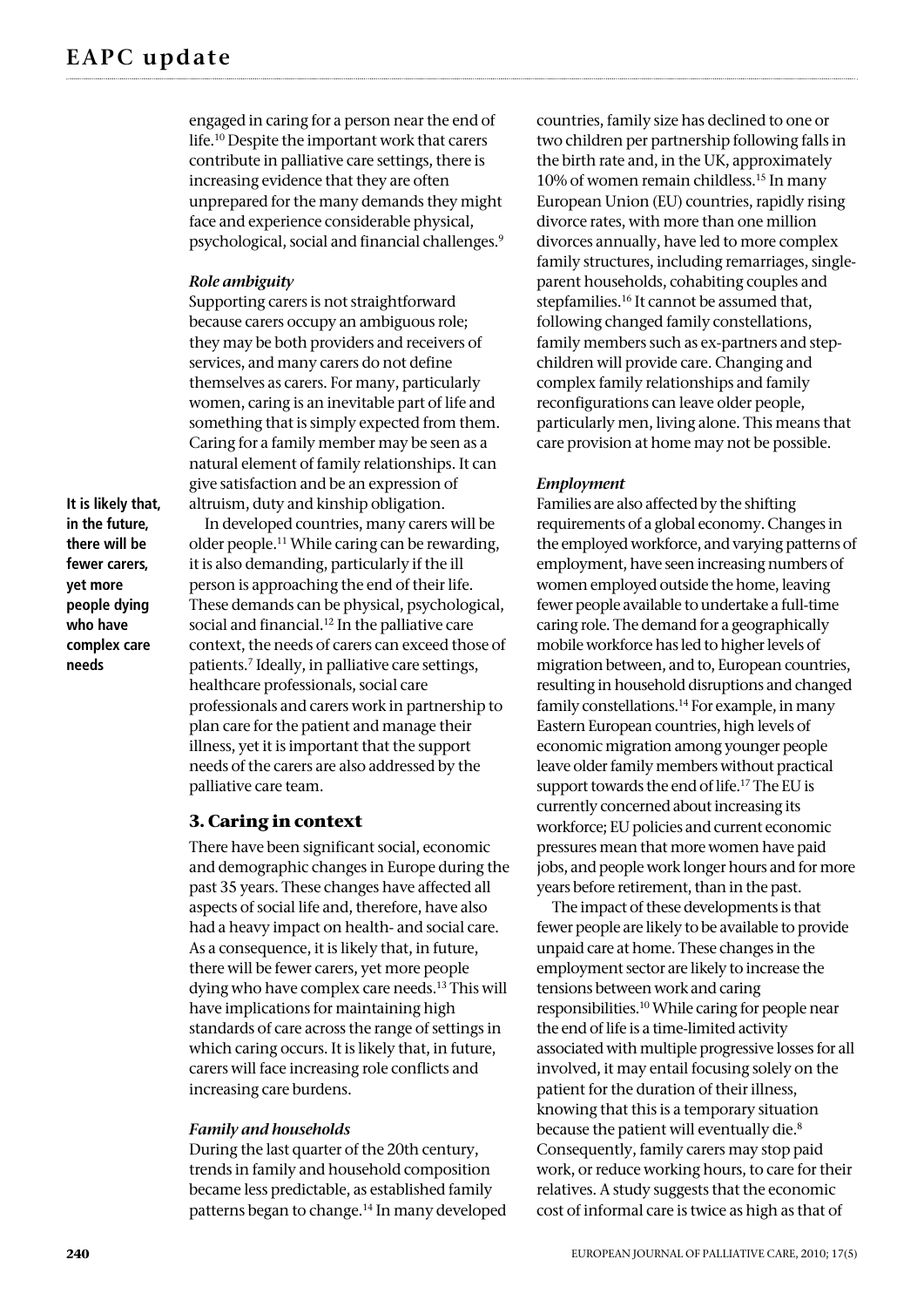formal care. <sup>18</sup> Economic pressures on families are likely to have a negative impact on their ability to provide care at home.

## *Demographic changes and aging*

International demographic patterns indicate that, in most parts of the world, people are living longer and that dying typically occurs laterin life. These demographic trends are predicted to continue well into this century. <sup>19</sup> Continuing developments in medical technology, alongside improving living conditions, have resulted in changed patterns of mortality. One of the most salient issues now facing European countries and regions is that of aging populations.As more people live longer, there are growing numbers of the 'old old' (people over the age of 85). These numbers will continue to increase over the next 20 years, witha predicted 44% of all deaths occuring in those aged 85 and over in 2030, compared with  $32\%$  in  $2004.^{20}$ 

Most patients receiving specialist palliative care services are in middle or later life and, as a result, many carers themselves are older people who may have health problems of their own. It is estimated that, by 2050, the total population of Europe will have dropped by 1% and half of it will be aged over 50.As the demand for palliative care rises, the overall decline in the population will mean that there will be fewer people available to provide paid and unpaid care. This will have the potential to compromise considerably the quality of care provided to patients requiring palliative care.

## *Causes of death and co-morbidities*

Each year, 1.6 million patients in the European region die from cancer, while approximately 5.7 million die from non-cancer chronic diseases. <sup>3</sup> To date, in most European countries, specialist palliative care and hospice care have been predominately delivered to cancer patients. The numbers of adults living with cancer and requiring palliative care is expected to increase due to raised public awareness of the benefits of palliative care, earlier diagnosis and advances in treatments. Epidemiological changes, combined with better public health and medical advances in most European countries, mean that, for some years before they die, older people increasingly live with one or more chronic conditions, including cancer, organ failure and dementia. <sup>19</sup> There is a significant number of older people who must cope with one or more chronic conditions and

the prospect of a prolonged and uncertain 'dying' for a considerable time before their actual death. People are more and more likely to die in older age suffering from a number of co-morbidities and sensory and cognitive impairments, which means that demands on carers are becoming more complex.

#### **4.Who provides care?**

Patterns of social support and the extent of social networks before the need for palliative care arises are thought to affect the subsequent involvement of families in patients' end-of-life care, <sup>21</sup> patients with better social support and more closely knit social networks being predicted to be more likely to die at home.

Families are often assumed to be readily available and willing to care for dying family members, but this is not always the case. In many societies, strong social norms mean that caring within family networks is an obligation that people fulfil out of duty, filial piety and reciprocal altruism. However, it should be noted that family members are not always supportive of each other and that families can be conflict-ridden, which may affect their willingness to act as carers as well as the standard of care they are able to offer. <sup>22</sup> This means that health- and social care professionals need sufficient training and resources to meet the often complex needs of family carers.

Palliative care takes place within ongoing social relationships. Carers can benefit from mutual support if caring responsibilities can be shared within the family. There is more withingenerational caring than cross-generational caring at the end of life, as most carers are spouses. <sup>15</sup> While care may not lie at the core of the relationship at the outset of a patient's illness, over time, the caring process can change the nature of the relationship. <sup>10</sup> While this may be acceptable to some people, others are distressed by the transformation, or ending, of valued aspects of their previous relationship. This reinforces the notion that the role of family carer is not limited to instrumental tasks, such as hygiene care, but has significant psychological and social implications.

Caring canbe regarded as a gendered activity; more women than men provide care, and differential life expectancies meanthat, in palliative care, the majority of older carers are women. For example, among all carers in the UK, there are more women (approximately three million) than men  $(2.9 \text{ million})$ .<sup>23</sup> There is

**Families are often assumed to be readily available and willing to care for dying family members, but this is not always the case**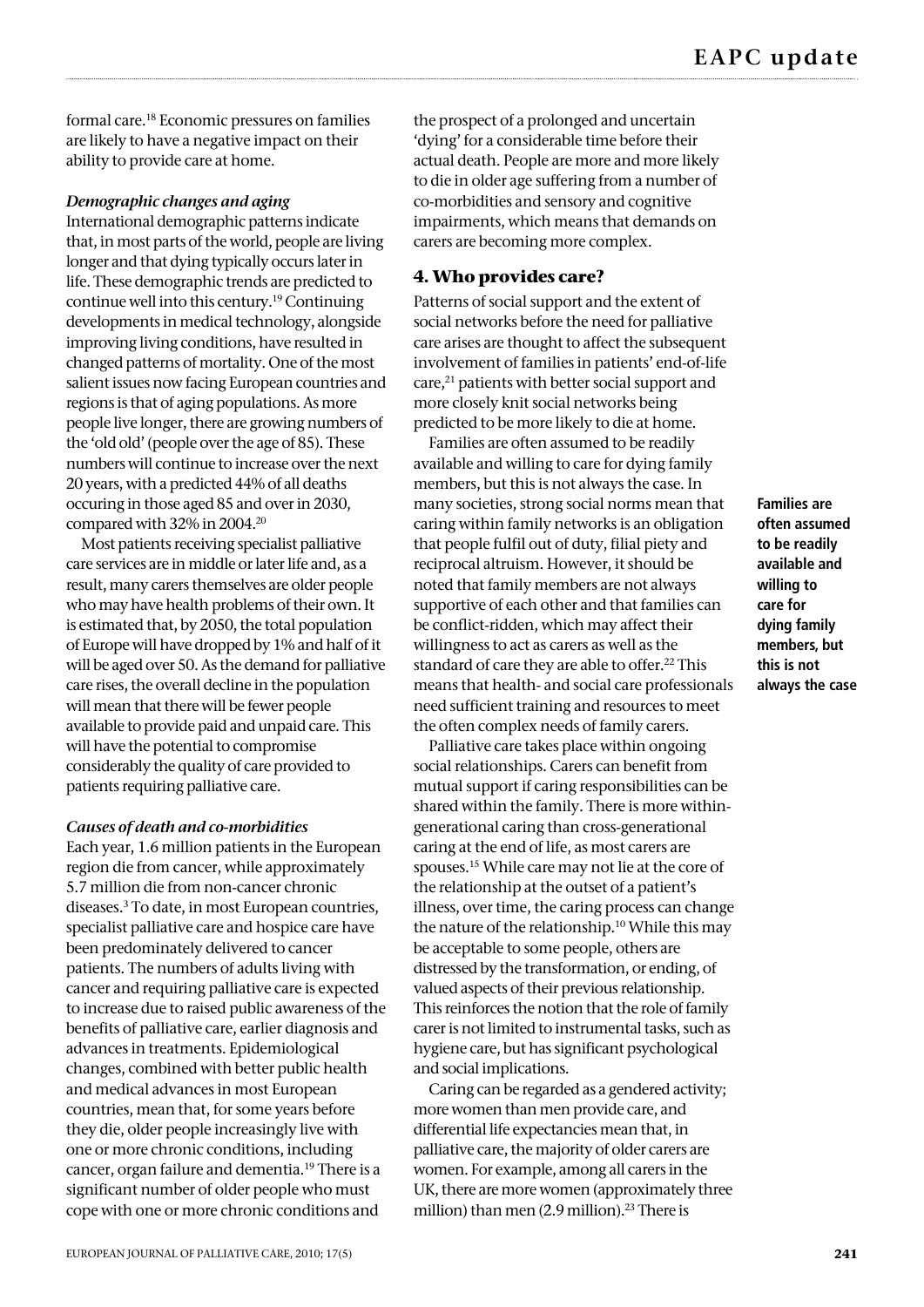evidence to suggest that women may be better prepared for the fact, or at least socialised into anticipating, that a period of their life will be spent providing care to, for example, older parents. There may be more informal support from family and friends for women carers than for men who take on this role.

Caring for a dying person is not a role to which most people aspire. The term 'carer' is often ascribed to family members or friends by health- and social care workers. The individuals themselves may describe themselves as 'husband', 'wife', 'son', 'daughter', and so on. Many may take on the tasks and responsibilities of caring but resist being labelled 'carers'.<sup>24</sup> Carers may not see their contribution as 'care', which is often equated with purely physical tasks, such as lifting, personal care and help with mobility<sup>25</sup> – although it is argued here that the carer's role encompasses far more than that.

**The hidden costs of home deaths arising from the involvement of carers are largely unrecognised and unreported**

Healthcare professionals may also assume that there is a mainor principal carer who will be the recipient of their advice and instructions. However, the reality is that, in most cases, there is anetwork of support and care, which may include friends and other social contacts. This suggests that weneed to think about'family' in an extended way, to include friends and other people in supportive relationships but not necessarily related to the patient through kinship. In addition, not all members of the caring network may live with the patient.<sup>15</sup> It is important, therefore, that healthcare professionals are proactive inidentifying who is providing what type of care to the patient, so that all carers canbe offered the type of support that they may need. However, this has major implications in terms of workforce, resources and training. The appointment of a key worker to co-ordinate the various helpers, both formal and informal, may be necessary.

## **5. Place of care and death**

The place of death differs considerably within and between European countries, depending largely on the availability and resources of health- and social care services and on family patterns. Research shows that many people would prefer to be cared for at home, if highquality care can be ensured and as long as they do not place too great a burden on their families and carers. <sup>26</sup> Home death can be both the best and worst experience. 27

Currently, there is an emphasis, in the UK and other European countries, on enabling

patients to die at home if that is their wish. Death at home is more likely for those who have someone living with them. 28

Whether end-of-life care and death can take place at home is heavily dependent on the availability of carers, <sup>21</sup> as patients spend most of their last year of life at home. Death at home can place considerable burdens on the family and friends of the patient, yet few studies have considered the preferences of carers regarding the place of death. <sup>7</sup> Care at home and, by implication, death at home, can sometimes be the result of a lack of care alternatives. It is clear that carers are less likely than patients to report a preference for home death. <sup>29</sup> However, carers' preferences are often not ascertained, or there may have been pressures on carers to agree with the patients' wishes. <sup>30</sup> This reinforces the challenges faced by health- and social care professionals, as they attempt to meet the needs of both patients and families.

An increase in the number of patients dying at home, rather than in hospital, may well prove to decrease costs for healthcare services. However, the hidden costs of home deaths arising from the involvement of carers are largely unrecognised and unreported. The limited, and often inconsistent, availability of practical assistance has a considerable impact on carers' experience of caring. It is argued that the currentimperative to enable people to die at home may place undue moral pressure on families to provide care, whatever the cost to them.<sup>11</sup> The move, in some countries, to formalise advance care planning may increase the pressure on carers. 31

Despite the fact that people are living longer, as outlined above, the reality of death and dying is rarely discussed. Most deaths currently occurin hospitals and care homes, and are, therefore, removed from people's direct experience. Consequently, there is now much less familiarity with death than in the past. Many people will not have had to deal with a close family member or friend dying until they are in their mid-life years, and some will never have seen a dead body. While family carers may be anxious to comply with the patient's wishes, few will be prepared for the physical practicalities of death. 32

## **6. Impact of caring on carers**

*Impact on physical and mental health* Carers have been shown to neglect their own health. Lifting the patient may cause back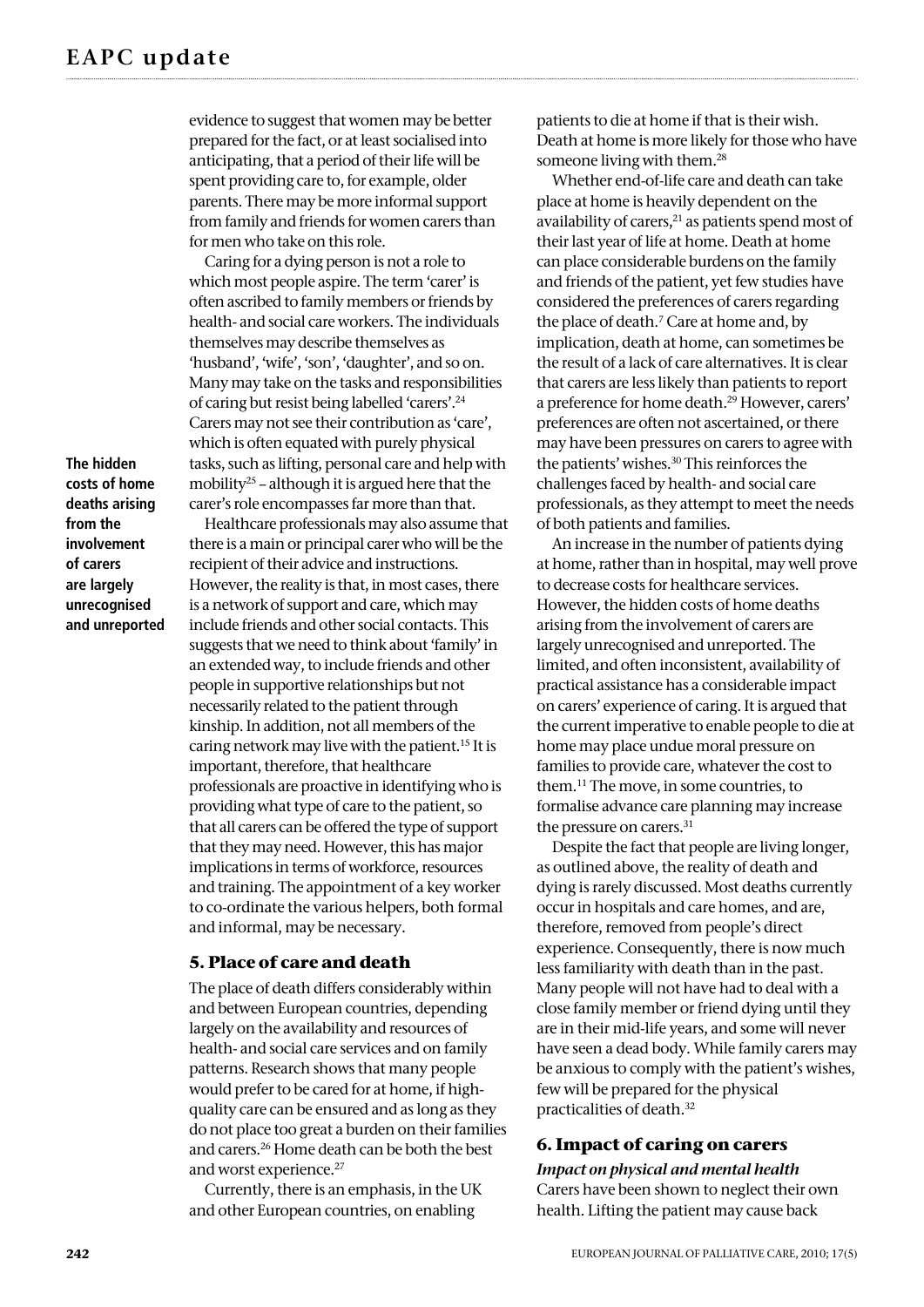injuries and fatigue is common. <sup>15</sup> Many carers are older and may consequently have their own health problems. More than one-third of carers experience psychological distress, including feelings of powerlessness and helplessness, and this can be long-lasting. <sup>33</sup> A large Italian study found that one-quarter of carers experienced emotional suffering when caring for a dying relative. In that study, powerlessness, anger, remorse, guilt, fear and a feeling of emptiness after the patient's death were all reported by family carers. 34

## *Impact on family communication*

There is a large body of evidence from psychiatry that focuses on communication patterns and conflicts within families, and how these patterns and conflicts can affect family members during caring and in bereavement. 35–38 Family carers will need to develop communication and negotiation skills to interact with a range of people, including other family members and healthcare professionals, so that they are able to obtain the help they need and advocate for the patient. They are often the ones who have to communicate information, including breaking bad news, to other members of the family. This can be stressful and demanding.

## *Social impact*

Monroe and Oliviere<sup>22</sup> highlight the social implications of assuming a carer role and acknowledge that family structures may be strained both before and during the care of a dying family member. They caution against the simplistic notion that the family as a social entity is always mutually sustaining and supportive. Moreover, Exley and Allen highlight the notion that 'home' is not merely a physical space, but that the social and emotional relationships therein are crucial.<sup>39</sup>

## *Impact on work and finances*

Caring has an impact on carers' work and financial situation. For younger carers, education may be interrupted. Being tied to the home and kept away from normal employment affects carers' social and working life. 40 Negotiating leave from work or a reduction in working hours can be difficult, and future employment prospects, including promotion, may be jeopardised. People involved in activities such as running a small business or a farm may find it virtually impossible to

reconcile the demands of caring with those of their work, despite the fact that their activities might seem to offer greater flexibility.

The resulting financial issues compound the difficulties faced by the carer. Pensions may be affected, and the complicated rules of many national benefit systems canbecome even more daunting to a person who is already burdened by caring. Some financial support may be discretionary and families may find themselves dependent on assistance from charitable funds to bearthe cost of caring.

A Korean study found that carers' unmet needs negatively affect both the quality of the end-of-life care they deliver and their workplace performance. <sup>41</sup> Flexible working practices, extended leave and back-to-work training would be helpful.<sup>15</sup>

Caring at home is expensive and there may be the extra costs of travelling to attend hospital appointments, of special diets and equipment, or of doing alterations to the home.<sup>12</sup> Currently, across Europe, many carers receive insufficient financial support.

## *Impact on social identity*

There are reported to be changes to the social identity of carers. <sup>42</sup> Caring may be an isolating experience, leaving the carer little opportunity to engage in recreational and social activities.

## *Positive impacts*

In spite of the difficulties outlined above, caring can also be fulfilling. <sup>43</sup> A carer's ability to cope is a reflection of their individual circumstances and resources, and may change throughout the patient's illness.<sup>11</sup> The resilience and adaptability of families mean that the role of carer may be taken up by different family members at different times; sometimes carer and patient might even swap roles.

It has been argued that personal characteristics such as hardiness, positivity and the ability to laugh are factors that predict better outcomes for carers.<sup>44</sup> The attitude with which the carer approaches the tasks of caring may show how well they will cope. Some people are naturally pessimistic, others optimistic. Some have more inherent resilience.

If a carer gains enhanced self-esteem from caring, experiences social approval andbelieves they are in control, then they will benefit from the role. Love and the satisfaction of fulfilling a moral duty alsoplay a role ina carer'swell-being.An Australian study reported that some carers felt

**A carer's ability to cope is a reflection of their individual circumstances and resources, and may change throughout the patient's illness**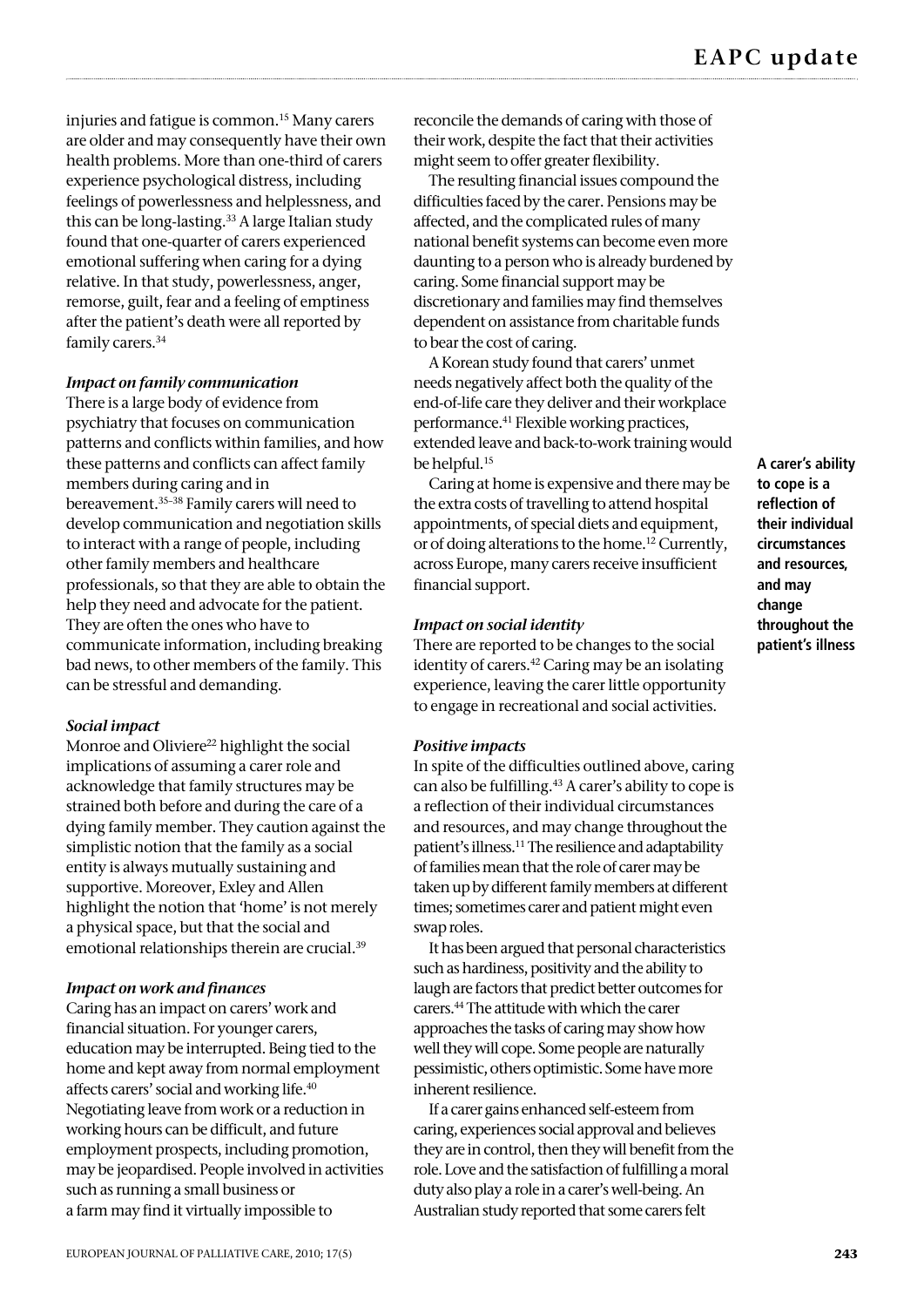a sense of reward and were able to think positively about what caring meant for them, which helped them come to terms with the loss of their relative.<sup>45</sup> Personal growth and improved family relationships were identified as positive aspects of caring by an Italian study.<sup>34</sup> A Canadian study found that the following were all important factors contributing to carers' ability to cope: the carers' approach to life, their relationship with the patient and their sense of security; the patient's illness experience and their recognition of the carer's contribution. 46

## **7. Carers' support needs**

Caring in the final phase of life raises some specific issues and carers have specific needs, which are outlined below.

#### *Psychological and emotional support*

**A major task is to co-ordinate the different providers of support, and carers may need a key worker to take on that organising role** Caring for a person knowing that they will die has anemotional cost. The psychological support provided by carers has been referred to as 'emotional labour'. <sup>11</sup> The experience of caring for a dying person is likely to be perceived as stressful, and most carers will feel anxiety.<sup>47</sup> The closer the relationship, the greater the impact may be.<sup>15</sup> Carers need to deal with their own sorrow and sense of impending loss.<sup>48</sup> For all these reasons, carers need to receive psychological and emotional support.

#### *Information*

All carers need to know how to access healthand social care services, both for the patient and for themselves. They need to receive information that prepares them for supporting their relative.<sup>49</sup> This includes information about practical care and support to the patient and hospital discharge planning. Carers also need to know how to minimise the burden placed on them and how to survive the experience.

When a patient is nearing the end of life, the carer also needs information about disease progression and prognosis, and how to deal with the dying process. However, information must be given taking into account the needs of both carer and patient, which may not be the same. After death, carers may require information about the practical arrangements they need to make.

If information is lacking, 'families typically feel out of control, disempowered to make decisions and unable to cope with the physical care of [the] relative on a day to day basis'.<sup>50</sup> This means that carers need access to the same

information as patients, but also additional information about care provision and bereavement support.

#### *Help with personal, nursing and medical care ofthe patient*

Managing the patient's symptoms, including pain control, organising medication and nursing care are important aspects of caring for someone at home in the final months of life. Medical equipment and aids may be required in the home. Extra washing and cleaning or special diets add to the daily chores and the carer might struggle to get them all done. Advances in medical treatment can increase survival times for patients of all ages, and caring for the patient can become unexpectedly protracted.If a person wishes to die at home, a major task is to co-ordinate the different providers of support, and carers may need a key worker to take on that organising role. All this means that support and resources such as paid care workers should be made available to carers.

#### *Out-of-hours and night support*

Carers of patients with end-stage disease are particularly vulnerable at night and any time normal healthcare services are not available. Strategies to deal with queries, and forward planning, may help to avoid crisis situations and unnecessary transfers to hospital. <sup>51</sup> This means that services should design mechanisms to provide support day and night; for example, dedicated telephone helplines.

#### *Respite*

Carers may need to take a planned or unplanned break from the physical and emotional burden of caring. However, providing respite in this context is not straightforward. Carers may not want to leave a patient who may die while they are away from them.<sup>52</sup> This means that respite should take the form of 'sitters' coming to the home, at night or in the day, as well as inpatient admissions.

#### *Financial help*

Insome countries, carers are entitled to receive state-funded allowances to enable them to temporarily relinquish paid employment. There may also be additional funds available from charities, or through state welfare provision, to assist with additional household expenditures (such as heating, laundry and special foods) and transport costs (journeys to and from hospital or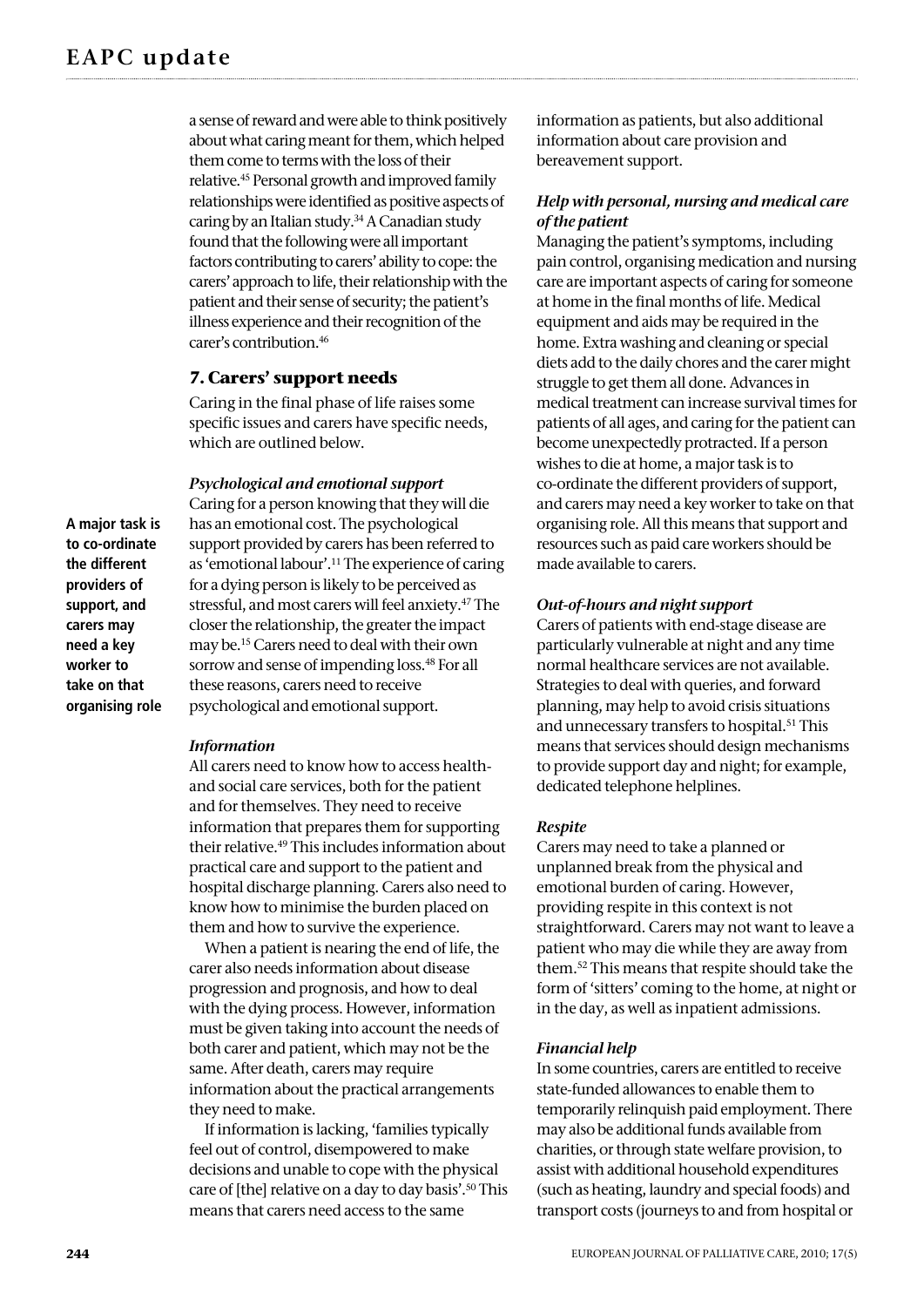hospice for patients and carers). Carers mayneed advice and assistance in understanding what benefits they are entitled to and supportin preparing the claim forms.

Part 2 of this W*hite Paper*, to be published in the *European*<br>Jo*urnal of Palliative Care* 17.6, will consider existing **interventions and services developed to address carers' needs, make recommendations for improving support and services to carers, and outline areas where further research is needed.**

**For more on the EAPC Task Force on Family Carers, read the article by Sheila Payne and Peter Hudson,** *EAPC Task Force on Family Carers: aims and objectives***, published in 2009 in the** *European Journal of Palliative Care* **16.2.**

#### **Acknowledgements**

The authors are grateful to the UK Cancer Experiences Collaborative for partially funding the preparation of this *White Paper*.

#### **References**

1. Centeno C, Clark D, Lynch T *et al*. Facts and indicators on palliative care development in 52 countries of the WHO European region: results<br>of an EAPC Task Force. *Palliat Med* 2007; **21:** 463–471. 2. Pastrana T, Jünger S, Ostgathe C *et al*. A matter of definition – key

elements identified in a discourse analysis of definitions of palliative care. *Palliat Med* 2008; **22:** 222–232. 3. Radbruch L, Payne S; the Board of Directors of the EAPC. White Paper

on standards and norms for hospice and palliative care in Europe: part 1. *European Journal of Palliative Care* 2009; **16:** 278–289. 4. European Association for Palliative Care website.

www.eapcnet.org/about/bylaws.html (last accessed 08/07/2010) 5. Radbruch L, Payne S; the Board of Directors of the EAPC. White Paper on standards and norms for hospice and palliative care in Europe: part 2. *European Journal of Palliative Care* 2009; **17:** 22–33. 6. National Institute for Health and Clinical Excellence. *Guidance on*

*Cancer Services. Improving Supportive and Palliative Care for Adults with Cancer. The Manual.* London: NICE, 2004, chapter 12, p 155. www.nice.org.uk/nicemedia/live/10893/28816/28816.pdf (last accessed 05/05/2010)

7. Higginson IJ, Sen-Gupta GJ. Place of care in advanced cancer: a qualitative systematic literature review of patient preferences. *J Palliat Med* 2000; **3:** 287–300.

8. Harding R, Higginson IJ. What is the best way to help caregivers in cancer and palliative care? A systematic literature review of interventions and their effectiveness. *Palliat Med* 2003; **17:** 63–74. 9. Hudson P, Payne S (eds). *Family carers in palliative care: a guide for*<br>*health and social care professionals.* Oxford: Oxford University Press,

2008.<br>10. Eurocarers factsheet. *Family care in Europe. The contribution of carers to<br>long-term care, especially for older people. Eurocarers, 2009.<br>11. Payne S. Resilient carers and caregivers. In: Monroe B, Oliviere D* 

(eds). *Resilience in palliative care: achievement in adversity.* Oxford: Oxford University Press, 2007.

12. Grande G, Stajduhar K, Aoun S *et al*. Supporting lay carers in end of life care: current gaps and future priorities. *Palliat Med* 2009; **23:** 339–344.

13. Seale C. Changing patterns of death and dying. *Soc Sci Med* 2000; **51:** 917–930.

14. Allan G, Hawker S, Crow G. Family diversity and change in Britain and Western Europe. *Journal of Family Issues* 2001; **22:** 819–837.

15. Payne S, Hudson P. Assessing the family and caregivers. In: Walsh D, Caraceni AT, Fainsinger R *et al* (eds). *Palliative medicine: expert consult*, 1st edn. New York: Elsevier, 2008.

16. Dugan E. Solitary lives of Europeans are leading continent into old age. *The Independent*, 8 May 2008. 17. Kellehear A. Understanding the social and cultural dimensions of

family caregiving. In: Hudson P, Payne S (eds). *Family carers in palliative care: a guide for health and social care professionals.* Oxford: Oxford University Press, 2008.

18. Andersson A, Carstensen J, Levin LA *et al.* Costs of informal care for patients in advanced home care: a population-based study. *Int J Technol Assess Health Care* 2003; **19:** 656–663.

19. Davies E, Higginson IJ (eds). *Better Palliative Care for Older People.*<br>Copenhagen: World Health Organization Europe, 2004.<br>www.euro.who.int/document/E82933.pdf (last accessed 05/05/2010) 20. Department of Health. *End of Life Care Strategy. Promoting high quality<br>care for all adults at the end of life. London: DH, 2008.* 

www.dh.gov.uk/prod\_consum\_dh/groups/dh\_digitalassets/@dh/@en/ documents/digitalasset/dh\_086345.pdf (last accessed 05/05/2010) 21. Gomes B, Higginson IJ. Factors influencing death at home in terminally ill patients with cancer: a systematic review. *BMJ* 2006; **332:**

515–521. 22. Monroe B, Oliviere D. Communicating with family carers. In: Hudson P, Payne S (eds). *Family carers in palliative care: a guide for health and social care professionals.* Oxford: Oxford University Press, 2008. 23. Maher J, Green H. *National Statistics: Carers 2000*. London: The Stationery Office, 2002. www.statistics.gov.uk/downloads/ theme\_health/carers2000.pdf (last accessed 05/05/2010) 24. Grande GE, Ewing G; National Forum for Hospice at Home. Informal carer bereavement outcome: relation to quality of end of life

support and achievement of preferred place of death. *Palliat Med* 2009; **23:** 248–256.

25. Rabow MW, HauserJM, Adams J. Supporting family caregivers at the end of life: 'they don't know what they don't know'. *JAMA* 2004; **291:** 483–491.

26. Agar M, Currow DC, Shelby-James TM *et al*. Preference for place of care and place of death in palliative care: are these different questions? *Palliat Med* 2008; **22:** 787–795.

27. Thorpe G. Enabling more dying people to remain at home. *BMJ* 1993; **307:** 915–918.

28. Houttekier D, Cohen J, Bilsen J *et al.* Determinants of the place of death in the Brussels metropolitan region. *J Pain Symptom Manage* 2009; **37:** 996–1005.

29. Grande G, Ewing G. Death at home unlikely if informal carers prefer otherwise: implications for policy. *Palliat Med* 2008; **22:** 971–972. 30. Stajduhar KI, Davies B. Variations in and factors influencing family members' decisions for palliative home care. *Palliat Med* 2005; **19:** 21–32.

31. Horne G, Sevmour J, Payne S. Advance care planning: evidence and implications for practice. *End of Life Care* 2009; **3:** 58–65.

32. Hudson P. Home-based support for palliative care families: challenges and recommendations. *Med J Aust* 2003; **179:** S35–37. 33. Milberg A, Strang P, Jakobsson M. Next of kin's experience of powerlessness and helplessness in palliative home care. *Support Care*

*Cancer* 2004; **12:** 120–128. 34. Morasso G, Costantini M, Di Leo S *et al*. End-of-life care in Italy: personal experience of family caregivers. A content analysis of open questions from the Italian Survey of the Dying of Cancer(ISDOC). *Psychooncology* 2008; **17:** 1073–1080.

35. Kissane DW, Bloch S, Burns WI *et al.* Perceptions of family<br>functioning and cancer. *Psychooncology* 1994; **3:** 259–269.<br>36. Kissane DW, Bloch S, Dowe DL *et al*. The Melbourne Family Grief Study, I: perceptions of family functioning in bereavement. *Am J Psychiatry* 1996; **153:** 650–658.

37. Kissane DW, Bloch S, McKenzie M *et al.* Family grief therapy: a preliminary account of a new model to promote healthy family functioning during palliative care and bereavement. *Psychooncology* 1998; **7:** 14–25.

38. Kissane DW, Bloch S. *Family focused grief therapy: a model of familycentred care during palliative care and bereavement.* Buckingham: Open University Press, 2002.

39. Exley C, Allen D. A critical examination of home care: end of life care as an illustrative case. *Soc Sci Med* 2007; **65:** 2317–2327. 40. Smith P, Payne S, Ramcharan P. *Carers of the terminally ill and employment issues: a comprehensive literature review: final report.* Help the Hospices, 2006.

41. Park SM, Kim YJ, Kim S *et al.* Impact of caregivers' unmet needs for supportive care on quality of terminal cancer care delivered and caregiver's workforce performance. *Support Care Cancer* 2010; **18:** 699–706.

42. Soothill K, Morris SM, Harman JC *et al*. Informal carers of cancer patients: what are their unmet psychosocial needs? *Health Soc Care Community* 2001; **9:** 464–475.

43. Hudson P. Positive aspects and challenges associated with caring for a dying relative at home. *Int J Palliat Nurs* 2004; **10:** 58–65.

44. Bonanno GA. Loss, trauma, and human resilience: have we underestimated the human capacity to thrive after extremely aversive

events? *Am Psychol* 2004; **59:** 20–28. 45. Wong WK, UssherJ. Bereaved informal cancer carers making sense of their palliative care experiences at home. *Health Soc Care Community* 2009; **17:** 274–282.

46. Stajduhar KI, Allan DE, Cohen SR *et al*. Preferences forlocation of death of seriously ill hospitalized patients: perspectives from Canadian<br>patients and their family caregivers. *Palliat Med 2*008; **22:** 85–88.<br>47. Stajduhar KI. Examining the perspectives of family members<br>involved in the **19:** 27–35.

48. Candy B, Jones L, Williams R, Tookman A, King M. Interventions for supporting informal caregivers of patients in the terminal phase of a disease (Protocol). *Cochrane Database of Systematic Reviews* 2009; **1:** CD007617.

49. Payne S, Hudson P. EAPC Task Force on Family Carers: aims and objectives. *European Journal of Palliative Care* 2009; **16:** 77–81. 50. Bee PE, Barnes P, Luker KA. A systematic review of informal caregivers' needs in providing home-based end-of-life care to people

with cancer. *J Clin Nurs* 2009; **18:** 1379–1393. 51. Ingleton C, Payne S, Sargeant A *et al*. Barriers to achieving care at home at the end of life: transferring patients between care settings using

patient transport services. *Palliat Med* 2009; **23:** 723–730. 52. Ingleton C, Payne S, Nolan M *et al*. Respite in palliative care: a review and discussion of the literature. *Palliat Med* 2003; **17:** 567–575.

*Sheila Payne, European Association for Palliative Care (EAPC) Vice-President, and Director of the International Observatory on End of Life Care, Lancaster University, Lancaster, UK; EAPC Task Force on Family Carers (Peter Hudson, Gunn Grande, David Oliviere, Carol Tishelman, Sabine Pleschberger, Pam Firth, Gail Ewing, Sheila Hawker and Christine Kerr)*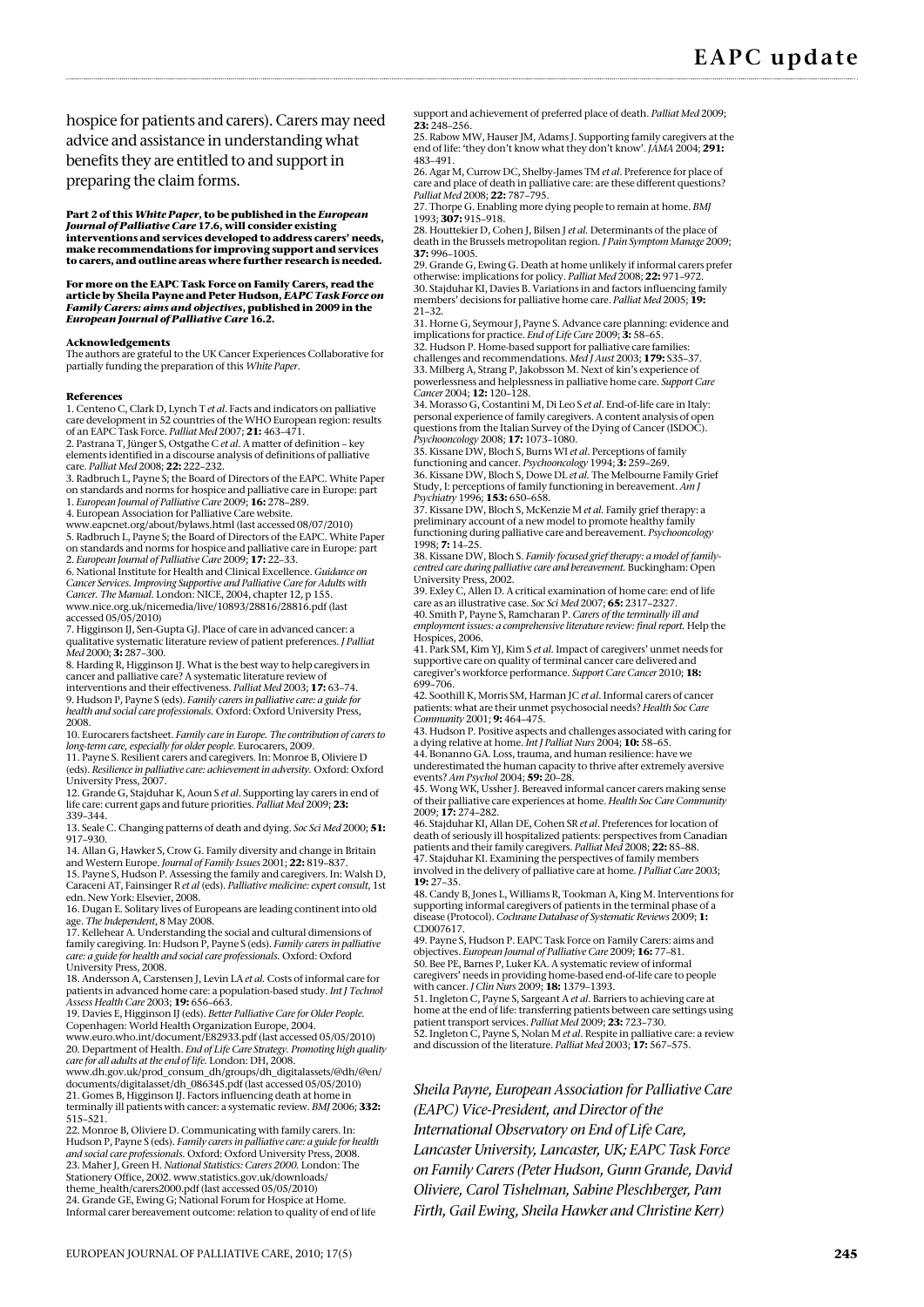# White Paper on improving support for family carers in palliative care: part 2

## *Recommendations from the EuropeanAssociation for Palliative Care (EAPC)Task Force on Family Carers*

In part 2 of this official position paper of the European Association for Palliative Care (EAPC), **Sheila Payne** and her colleagues from the **EAPC Task Force on Family Carers** outline different types of support offered to family carers, and highlight future challenges in the areas of service provision, research and policy development

### *… continued from the* European Journal of Palliative Care *(EJPC) 17.5*

This is the second part of a two-part paper. In part 1, we considered the definitions and roles of family carers in Europe. In particular, we explored the context of providing care at home, the places of care and death, and the impact of caring on family carers. In part 2, we will consider some of the types of interventions or services that seek to address carers' support needs, and we will make recommendations for future service provision, research and policy development.

## **8.What support is available to carers?**

While there is more and more literature on the types of practical support, education and information services that may improve the well-being of carers, <sup>1</sup> few interventions are supported by rigorous research. Harding and Higginson's systematic review of such interventions and their effectiveness found only six that had been evaluated and the authors called for more rigorous evaluations of services for carers. They recognised that carers valued self-reliance and independence, and that there was a need to understand the barriers to them accepting help.

Evaluations of interventions rarely assess specific outcomes for carers, and matters are made worse by the well-reported challenges of doing palliative care research. 2

A search of recent examples of interventions for carers published in peer-reviewed journals found only two from the UK and none from other European countries. Most of the research has been done in Canada, Australia and the USA. Interventions consisted of: support groups where carers have the opportunity to share concerns; bereavement support; specialist palliative care; educational programmes; and advance care planning. 3

The following subsections highlight examples of the types of support that may be offered to carers. It should be noted that many palliative care providers seek to encompass, within their remit, several of these types of support. While a lot of interventions fit into everyday palliative care provision, there remains the challenge to raise the profile of carers' needs, as carers themselves are often reluctant to request support for fear of diverting resources from patient care.

Studies have shown that carers need:

- **●** Psychological support emotional, social, bereavement and spiritual
- **●** Information
- **●** Help with personal, nursing and medical care for the patient
- **●** Out-of-hours and night support
- **●** Respite care
- **●** Financial help.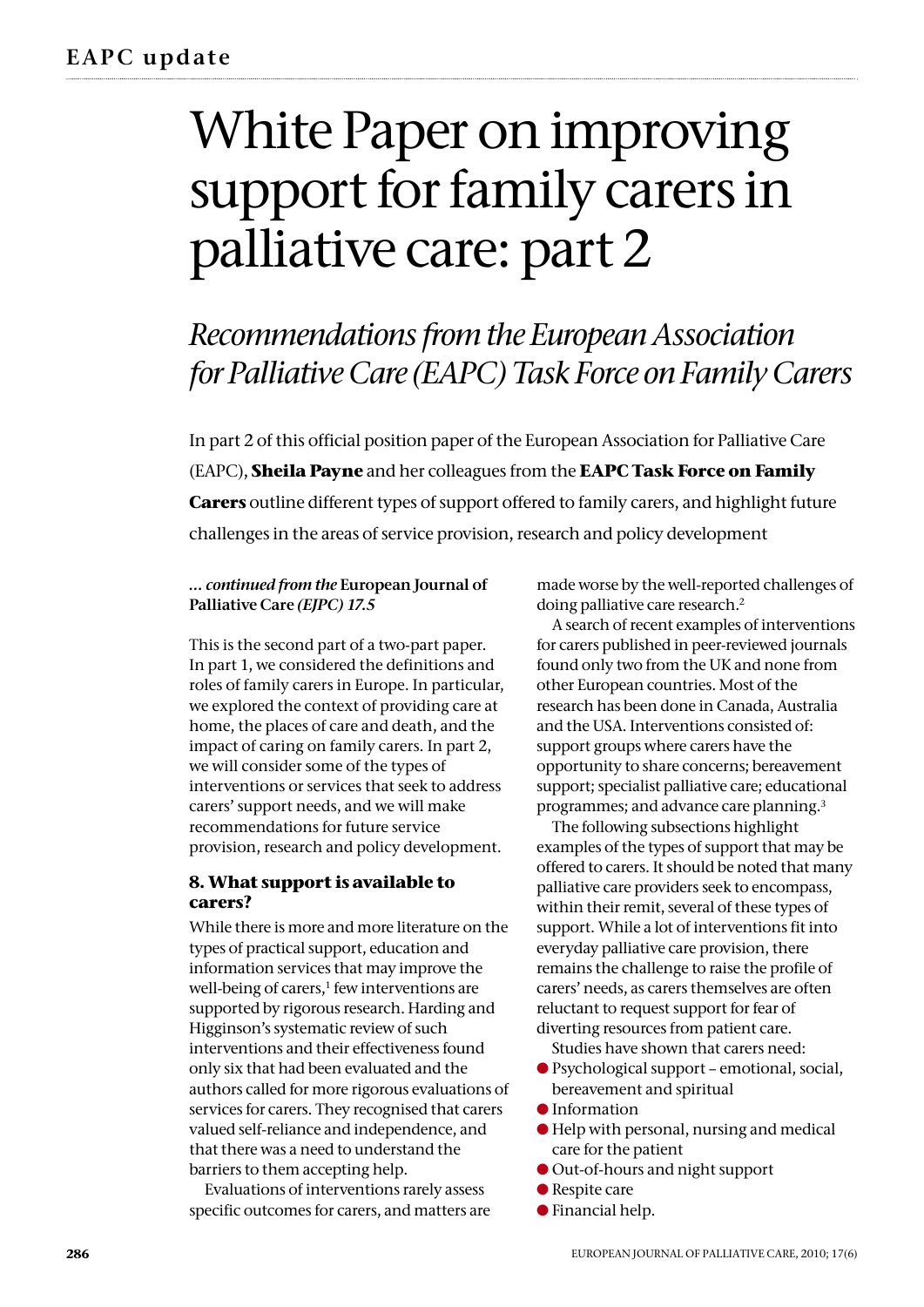The unpredictability of caring for a person at the end of life is an important factor when determining what carers need. The condition of a patient who is receiving palliative care can change quickly. There may be uncertainty about the duration and nature of the patient's illness and, particularly for conditions other than cancer, it is difficult to predict their illness trajectory. Carers may be in this role for a relatively short time and, therefore, require a rapid response to their needs. <sup>4</sup> Because the focus of care is primarily on the patient, carers may be reluctant to express their own needs.

Previous research has focused on repairing problems such as stress rather than preventing them. 5,6 Most of the existing research focuses on primary family carers in general and lacks information on the experiences of certain groups of carers, including male carers, children, new immigrants and non-host country language speakers. There is also little information about carers of non-cancer patients. 7

It has to be recognised that many palliative care services (for example, hospice at home [HAH]) provide a combination of the types of support listed below. Further evaluation may be needed to establish whether these different types of support are best provided in separation or as an integrated service.

## *Psychological support – emotional, social, bereavement and spiritual*

Carers may benefit from help to prepare for loss and grief, and from bereavement support after the patient's death.<sup>8</sup> This means that psychological support should be provided to carers throughout the illness trajectory.

Psychological support can be delivered to carers in individual counselling sessions or in a group where members can interact and support each other. Psychological support sessions are often also used to give carers information about services available to them.

Evaluated examples include a psychoeducational programme (group sessions three times a week) to prepare carers for the role of supporting a relative with advanced cancer at home; <sup>9</sup> 'Friday afternoon tea', a support group for carers of patients in a palliative care unit;  $^{10}$ and an eight-week bereavement support group in a hospital setting. $^{\rm 11}$ 

Many cancer support centres offer stress reduction and relaxation to both patients and carers, generally through complementary

therapies classes. St Christopher's Hospice in London gives free access to complementary therapies (aromatherapy, hypnotherapy, reflexology and relaxation) provided in the community by dually trained specialist palliative care nurses. Butterwick Hospice in County Durham has an aromatherapy service that includes education in massage techniques for carers.

There are wide-ranging classes, self-help groups and complementary therapy services available to carers throughout Europe, but little evidence of research in this area. It should also be noted that support that takes carers out of the home may sometimes be problematic for them.

There is little evidence of interventions designed to offer spiritual support to carers.

#### *Information*

Information can include education (individual or group) and communication with healthcare professionals and institutions. It is often part of the services offered by carer support groups. Examples include a short question prompt sheet to encourage US family carers to discuss concerns. <sup>12</sup> Another example is a coping and communication support intervention for patients with advanced cancer and their families, which also provides psychological support. 13

**Carers may be in this role for a relatively short time and, therefore, require a rapid response to their needs**

### *Help with personal, nursing and medical care for the patient*

Help with personal, nursing and medical care for the patient is usually provided in the home and is aimed at supporting carers, but few services offer 24-hour help. This may be described as community care, home nursing, outreach, domiciliary or ambulatory care – or, in the UK, as HAH – and it may be provided by specialist palliative care services or general healthcare services.

Examples of evaluated services include a domiciliary occupational therapy service, for patients in the palliative stage of cancer, that supplied equipment and made adaptations to the home for patients and their carers. 14 Another example is an HAH service providing 'hospice-style' care at home for people in the last days of life, enabling them to die at home; <sup>15</sup> a project leader co-ordinated the dayto-day running of the service, which involved one clinical nurse specialist and a number of staff nurses.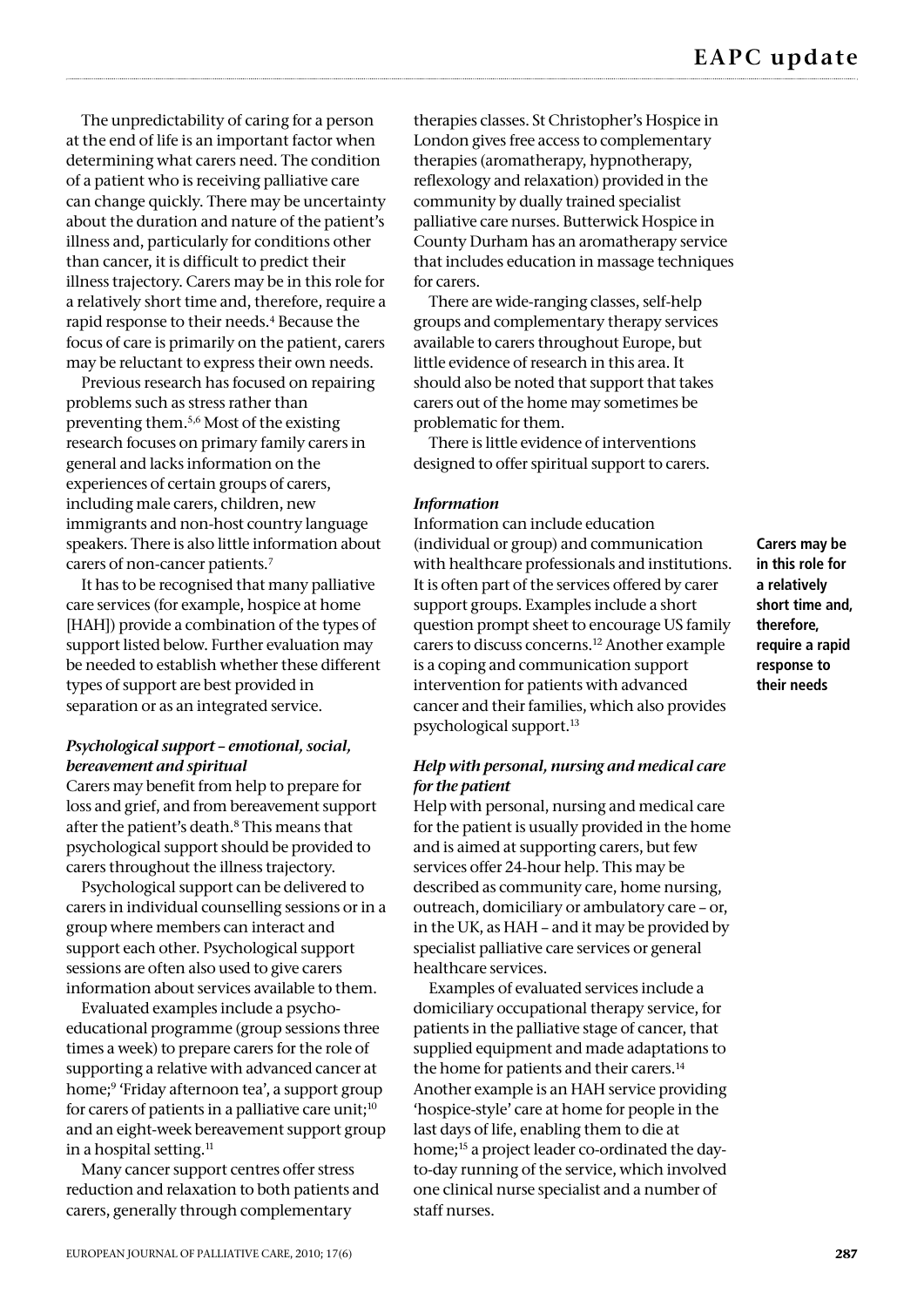#### *Out-of-hours and night support*

Out-of-hours advice and support is provided by HAH, special night services and helplines, which are usually based in hospices.

King *et al*report on carer's views of an outof-hours support service that provides nightsitters, crisis contact numbers, access to drugs and equipment, and 24-hour support from district nurses in the UK. <sup>16</sup> Another service is a dedicated telephone line, 'Palcall', which is used by hospice nurses to provide out-of-hours support and advice to palliative care patients, carers, GPs and healthcare professionals; <sup>17</sup> the majority of calls come from carers.

#### *Respite care*

Respite care is provided by hospices, hospitals and care homes, and sitting services. The question of carers'reluctance to leave a person who is nearto death has rarely been discussed in the literature. 1

One example of an evaluated service is inpatient respite care in a hospice.<sup>18</sup> Out of the 33 inpatient beds, eight are used specifically for planned respite. Referrals are from GPs and other healthcare professionals. Patients and their carers are offered planned inpatient respite care for a two-week period once a year. Some emergency respite is also available.

Another service, also in a hospice, offers, at no cost, respite to children with life-limiting conditions and their families.<sup>19</sup> There are ten children and eight family rooms; respite is planned in advance, forthree to four days at a time. This is supplemented by a respite care at home service.

#### *Financial help*

Carers can access information about financial support on government websites and through cancer support services. There appears to be little research in this area.

St Christopher's Hospice in London evaluated a service that teaches carers how to address their financial concerns.<sup>20</sup>

## **9. Goals and challenges for service provision to carers**

Future challenges include identifying gaps in services to carers. Below, we make suggestions for improvement in specific areas.

#### *Information*

Carers need practical, but also financial, information (for example, on welfare benefits, charities, modifications to the home, grants). They also need more substantial and accessible clinical information, to help them take part, as proxies, in the decision-making process throughout the course of the disease.

#### *Psychological support*

Counselling, stress management, relaxation and other techniques are needed to promote well-being and reduce anxiety and depression. Carers need help, during the period of caring and afterwards, to prepare themselves to manage grief, loss and bereavement.

#### *Education*

Carers should be given: education on the nature of the disease and disease progression; practical education, such as how to lift the patient; medical education, including on medication, nutrition and symptom control; and education on how to offer emotional support to the patient. <sup>21</sup> Such interventions have to be timely and there is still debate about the best time to provide them.

#### *Out-of-hours support*

Out-of-hours support is vital to carers. 17 Continuity of care can help to prevent unnecessary hospital admissions.

#### *Crisis prevention*

Palliative care professionals should work towards crisis prevention for carers and patients, rather than react to crisis situations once they have occurred. 22

#### *Respite care*

It has to be recognised that carers often do not want to leave the dying person, so a diversity of types of respite care (in the home and in institutions) needs to be available. 1,23

#### *Assessment of carers' needs*

There is need for robust, short and acceptable assessment tools for assessing carers' needs that are available to palliative care professionals for use in daily practice. 5,8,24

## **10. Goals and challenges for research into carers needs**

#### *Characteristics of carers*

More research is required into the personal characteristics of carers – such as age, gender, health, education, resources, life experience and relationship with the patient – as these are

**The question of carers' reluctance to leave a person who is near to death has rarely been discussed in the literature**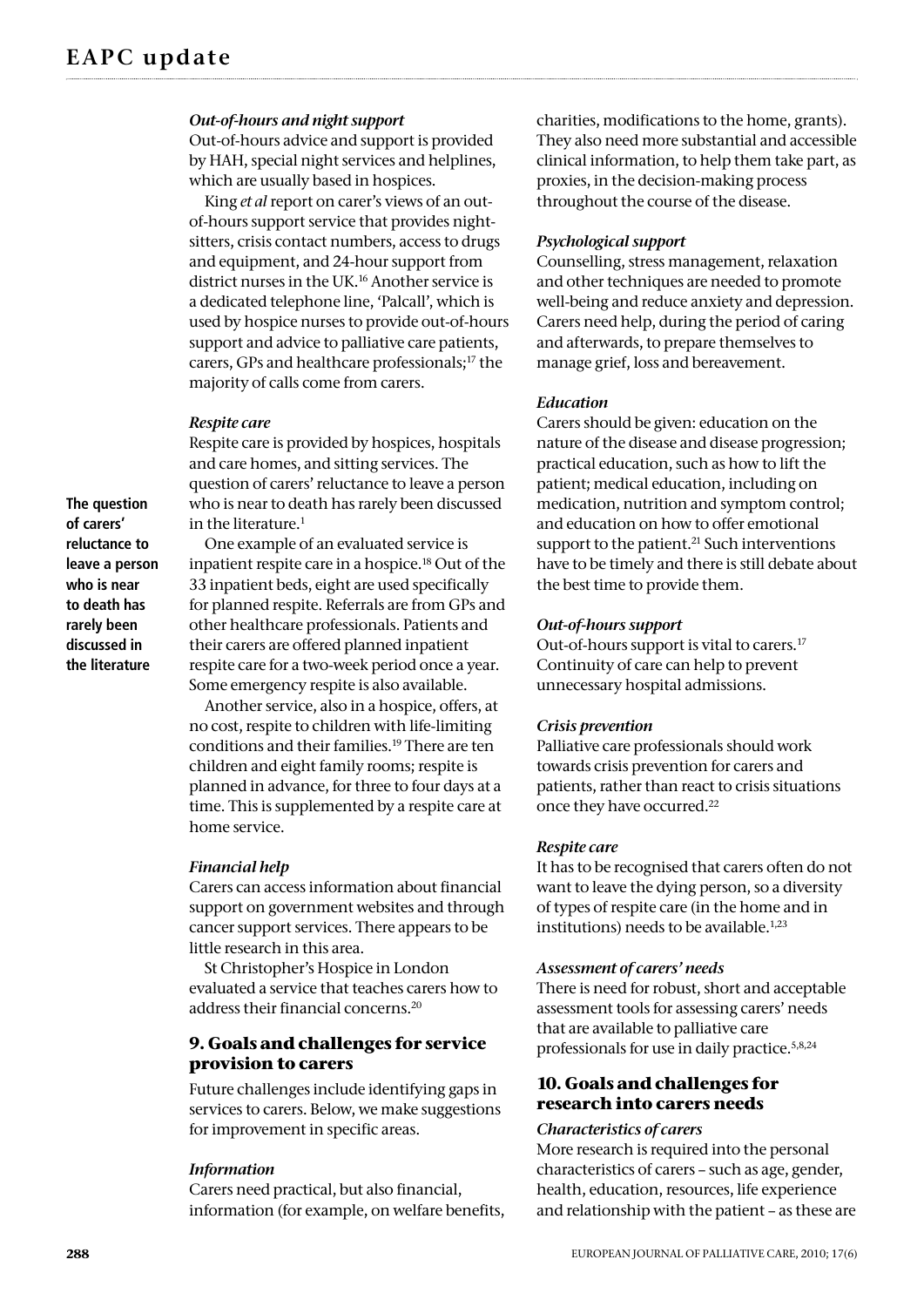all likely to have an impact upon carers' willingness to take on that role and the quality of their caring. In addition, more needs to be known about the nature of caring and the demands on carers who deal with specific challenges, such as incontinence.

## *Demographics and information systems on carers*

One of the major challenges, if one wants to undertake systematic research, is the lack of information about family carers in healthcare records. A better recording of the demographics and preferences of carers will help research. Currently, as carers are predominantly viewed – by healthcare professionals and ethical review boards – in relation to the patient, it is difficult to identify them in their own right. Patients and healthcare professionals both tend to function as 'gatekeepers', blocking the recruitment of carers into research studies.

## *Understanding the processes of caring*

To understand the longer-term processes of care, there is a need to recruit carers earlier, to conduct longitudinal studies, and to compare different contexts of care, including between countries.

## *Under-researched groups*

Under-researched groups include: older carers, carers of non-cancer patients, carers from ethnic minorities, male carers, <sup>25</sup> employed carers, carers who are migrants, carers of people who have disabilities, carers of people with dementia, and carers of patients dying in acute hospitals. How to access some of these under-researched groups may need to be given particular consideration.

## *Under-researched disease areas*

There is limited research on caring for people with certain diseases, including respiratory disease and heart failure. <sup>26</sup> Carers of people with rare cancers are often overlooked as well.

## Assessment tools

There is a lack of tools to assess carers' needs and theoretical models to guide their use. 5

## *Evaluation*

There is a need to evaluate interventions and services offered to carers in terms of their efficacy, effectiveness and cost-effectiveness.

## *A life course perspective on caring*

Carers may move from caring for a dying parent (or other relative) in middle age to caring for a spouse/partner later in life. We need to establish what the different experiences of, and demands on, carers are in different age cohorts. There is a need to focus research on exploring the needs of older carers, as more and more people in Europe die in older age and are increasingly supported by older spouses and family members.

## **11. Goals and challenges for policy development**

## *Awareness raising*

We need to raise awareness of carers' needs in the wider community and ensure that they are recognised by the governments. 27

## *Caring and paid employment*

There needs to be a greater recognition of the problems faced by carers when they are trying to combine caring and paid employment, with legislation to protect their employment and pension rights, and access to further education and retraining on re-entry into the workforce.

## *Benefits and financial support*

Benefits and financial support for carers of dying patients (such as those implemented by the Canadian government in  $2004)^{22}$  are required to ease the financial burden on family carers. In Europe, the right for carers to take palliative care leave only exists in Austria and France. Similar rights should be put in place in other European countries.

## *Lack of resources*

There needs to be a greater awareness of the lack of material and financial resources available to carers, because of inadequate levels of investment, bureaucratic government systems or political instability.

## *Complex households*

When providing support for carers, healthcare professionals must take into account the complexity of modern families (see part 1).

## Part 1 of this White Paper was published in the European<br>Journal of Palliative Care 17.5 (September/October 2010).

## **Acknowledgements**

The authors are grateful to the UK Cancer Experiences Collaborative for partially funding the preparation of this *White Paper*.

#### **References**

1. Harding R, Higginson IJ. What is the best way to help caregivers in cancer and palliative care? A systematic literature review of

**We need to raise awareness of carers' needs in the wider community and ensure that they are recognised by the governments**